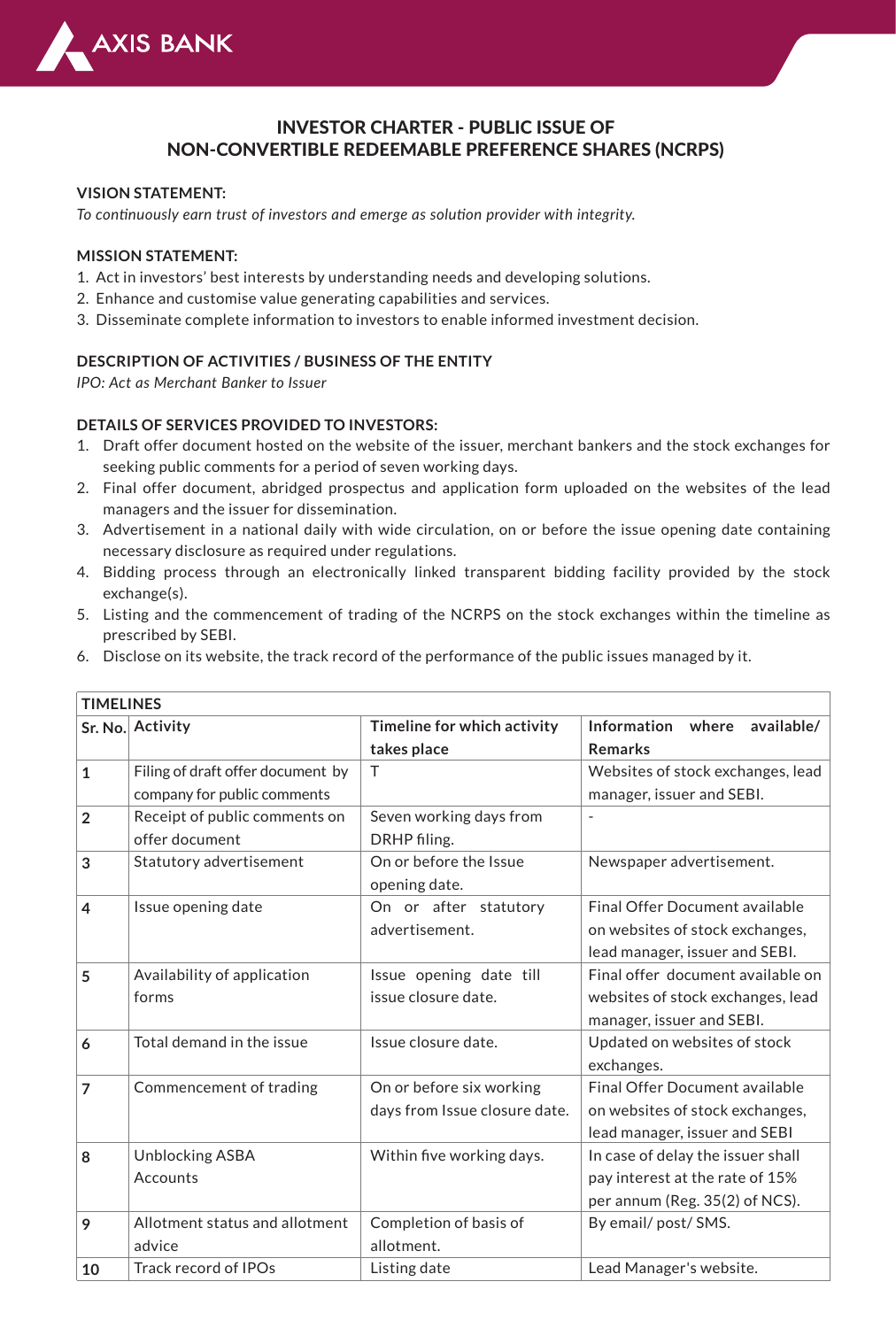## **RIGHTS OF INVESTORS**

- 1. Request for a copy of the offer document and/ or application form from the issuer/ lead manager(s).
- 2. Get email and SMS messages w.r.t. allotment status and allotment advice through email/physical to successful allottees post completion of basis of allotment.
- 3. If allotted NCRPS, all rights as a NCRPS holder (as per offer document).

# **DO's and DON'Ts FOR INVESTORS**

## **DO's FOR THE INVESTORS**

- Check eligibility in prospectus and applicable laws, rules, regulations, guidelines and approvals. 1.
- 2. Read all the instructions carefully and complete the application form in the prescribed form.
- Ensure all necessary approvals under applicable laws to participate in the issue are in place before 3. submitting the application form.
- 4. Ensure that the DP ID, the Client ID and PAN mentioned in the application form, entered into the electronic system of the stock exchange are correct and match with the DP ID, Client ID and PAN available in the depository database; ensure that the depository account is active.
- Ensure the ASBA Account number (for all applicants other than UPI Investors applying using the UPI 5. Mechanism) is mentioned in the application form.
- Ensure funds equal to the application amount in the ASBA Account or account used to apply through UPI 6. mechanism is available.
- 7. Submit application forms at the designated branches of SCSBs or the collection centres provided in the application forms, bearing the stamp of the relevant designated intermediary/ designated branch of the SCSB.

## **DON'Ts FOR THE INVESTORS**

- Do not submit application on plain paper or on incomplete or illegible application forms. 1.
- 2. Do not apply for lower than the minimum application size.
- Do not pay the application amount in cash, by cheque, by money order or by postal order or by stock invest. 3.
- Do not submit the application form to any non-SCSB bank. 4.
- 5. Do not submit incorrect details of the DP ID, Client ID, PAN and UPI ID (wherever applicable) or provide details for a beneficiary account which is suspended or for which details cannot be verified by the Registrar to the Issue.
- Do not submit the application form without ensuring that the funds equivalent to the entire application 6. amount are available for blocking in the relevant ASBA Account; or in the case of UPI Investors, making application using the UPI Mechanism, in the UPI-linked bank account where funds for making the application are available.

#### **INVESTOR GRIEVANCE REDRESS MECHANISM AND HOW TO ACCESS IT:**

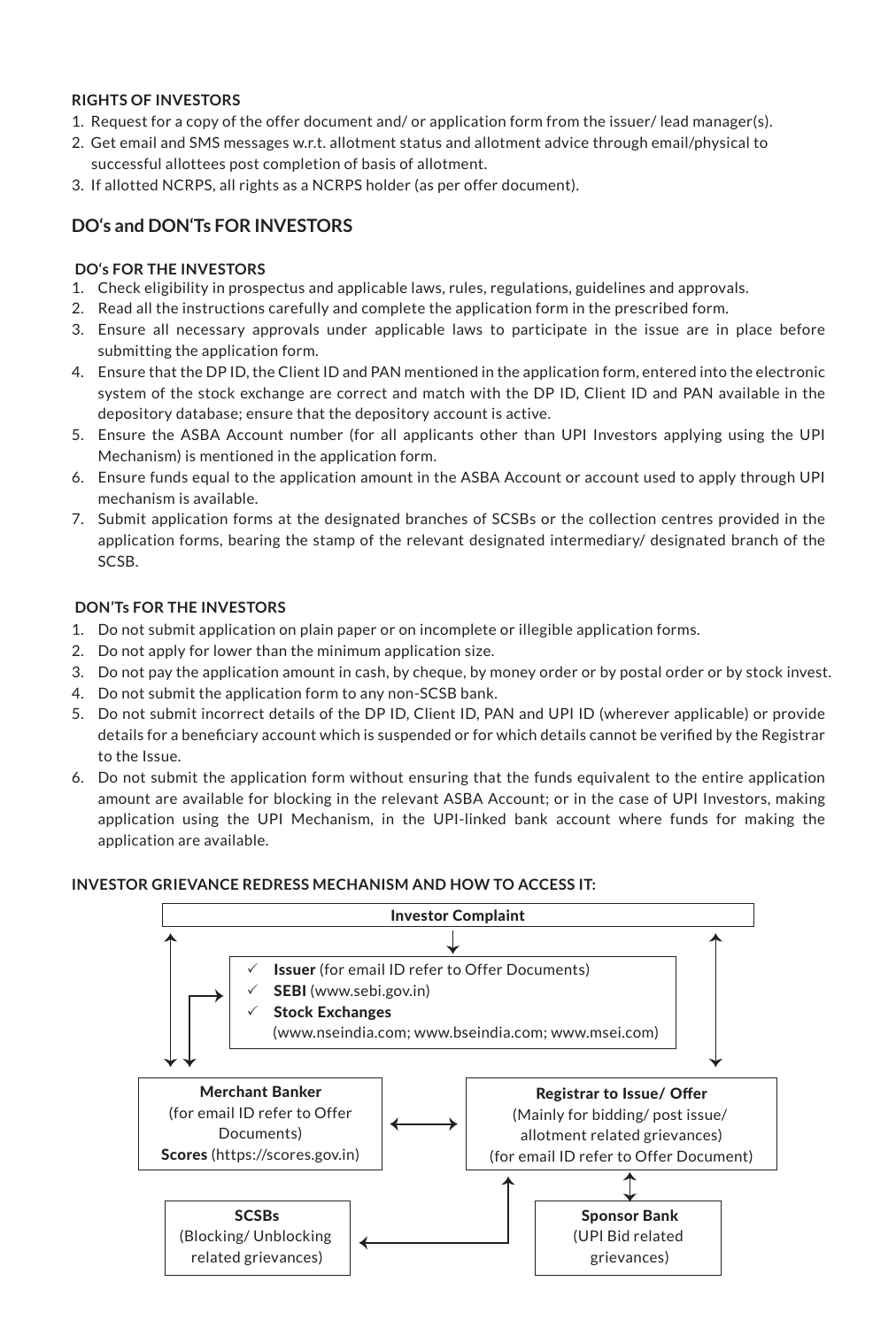## **TIMELINES FOR RESOLUTION OF INVESTOR GRIEVANCES IN A PUBLIC ISSUE**

Best efforts should be undertaken by lead manager to resolve the grievances within T+30 days. A desirable indicative timeline is as follows:

| Sr. No.        | <b>Activity</b>                                                     | No. of calendar days |
|----------------|---------------------------------------------------------------------|----------------------|
|                | Investor grievance received by the lead manager                     |                      |
| $\mathfrak{p}$ | Lead Manager to the offer to identify the concerned intermediary    | $T+1$                |
|                | and it shall be endeavoured to forward the grievance to the         |                      |
|                | concerned intermediary/ies on T day itself                          |                      |
| 3              | Investor may escalate the pending grievance, if any, to a senior    | $T+21$               |
|                | officer of the lead manager of rank of Vice President or above      |                      |
| 4              | The concerned intermediary/ies to respond to the lead manager with  | X                    |
|                | an acceptable reply                                                 |                      |
| 5              | Lead manager, the concerned intermediary/ies and the investor shall | Between T and        |
|                | exchange between themselves additional information related to the   | X                    |
|                | grievance, wherever required                                        |                      |
| 6              | LM to respond to the investor with the reply                        | Upto $X+3$           |

## **NATURE OF INVESTOR GRIEVANCE FOR WHICH THE AFORESAID TIMELINE IS APPLICABLE:**

- 1. Delay in unblocking of funds.
- 2. Non allotment/ partial allotment of securities.
- 3. Non receipt of securities in demat account.
- 4. Amount blocked but application not bid.
- 5. Application bid but amount not blocked.
- 6. Any other grievance as may be informed from time to time.

# **MODES OF RECEIPT OF INVESTOR GRIEVANCE:**

The following modes of receipt will be considered valid for processing the grievances in the timelines discussed above:

- 1. Letter/ email from the investor addressed to the lead manager at its address/ e-mail ID, mentioned in the offer document, detailing nature of grievance, details of application, details of bank account, date of application, mode of application, etc. Letter/ email to also contain contact information of the investor (e-mail, address and valid phone number).
- 2. On the SCORES mechanism.

# **NATURE OF ENQUIRIES FOR WHICH LEAD MANAGER SHALL ENDEAVOUR TO RESOLVE SUCH ENQUIRIES/ QUERIES PROMPTLY DURING THE ISSUE PERIOD:**

- 1. Availability of application form.
- 2. Availability of offer document.
- 3. Process for participating in the issue/ mode of payments.
- 4. List of SCSBs/ syndicate members.
- 5. Date of issue opening/ closing/ allotment/ listing.
- 6. Technical setbacks in net-banking services provided by SCSBs/ UPI mechanism.
- 7. Any other query of similar nature.

# **RESPONSIBILITIES OF INVESTORS (EXPECTATIONS FROM THE INVESTORS):**

- 1. Investors should read offer documents, application form, and issue related literature carefully and fully before investing.
- 2. Investors should fully understand the terms of investment and timelines involved in the issue process as disclosed in the offer document, application form, and issue related literature.
- 3. Investor should consult his or her own tax consultant with respect to the specific tax implications.
- 4. Shareholders should ensure to register their correct email ID with the company or depository for timely updates on corporate actions, takeover, etc.
- 5. Investors should ensure active demat/ broking account before investing.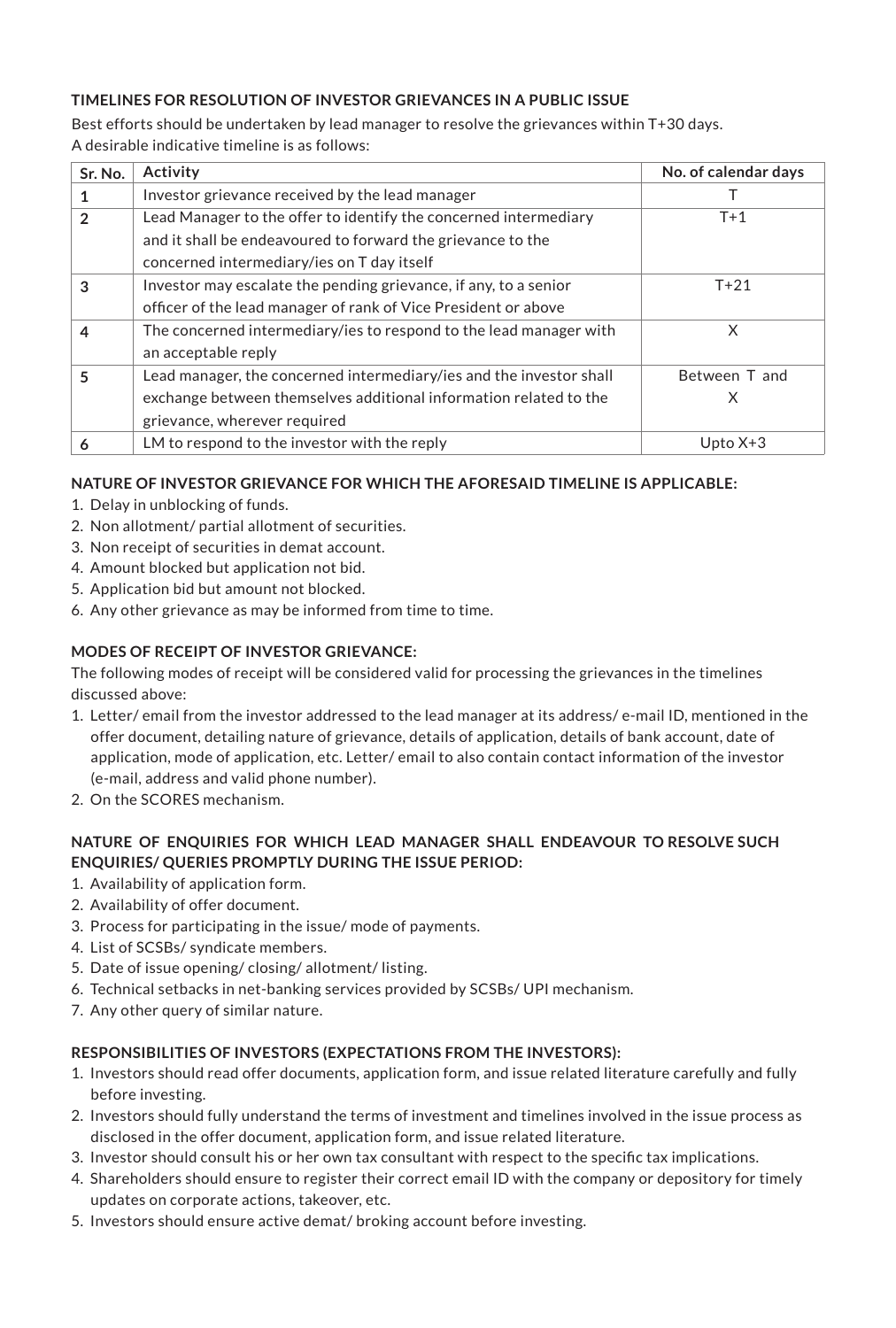## **INVESTOR CHARTER- PRIVATE PLACEMENT OF NON-CONVERTIBLE SECURITIES VISION STATEMENT:**

To continuously earn trust of investors and emerge as a solution provider with integrity.

## **MISSION STATEMENT:**

- 1. Act in investors' best interests by understanding needs and developing solutions.
- 2. Enhance and customise value generating capabilities and services.
- 3. Disseminate complete information to investors to enable informed investment decision.

## **DESCRIPTION OF ACTIVITIES/ BUSINESS OF THE ENTITY:**

Act as Arranger to Private Placement, if appointed by the Issuer;

# **DETAILS OF SERVICES PROVIDED TO INVESTORS:**

- 1. Issuers disclosure of all covenants of the issue (including side letters, accelerated payment clause, etc.) in the placement memorandum.
- 2. Issuers may assist non-QIB Investors to register on the electronic bidding provider platform as a one-time exercise.

|                | <b>TIMELINES</b>                                                                                                                                                                                                                                                                                                                  |                                                                            |                                           |  |  |  |
|----------------|-----------------------------------------------------------------------------------------------------------------------------------------------------------------------------------------------------------------------------------------------------------------------------------------------------------------------------------|----------------------------------------------------------------------------|-------------------------------------------|--|--|--|
|                | Sr. No. Activity                                                                                                                                                                                                                                                                                                                  | Timeline for which activity<br>takes place                                 | Information<br>where<br>available/Remarks |  |  |  |
| $\mathbf{1}$   | Company to make intimation to the stock<br>exchange(s) at least two business days prior<br>to the passing of the Board resolution in<br>relation to the Issue.                                                                                                                                                                    | Two days prior to the board<br>resolution.                                 | Stock exchange                            |  |  |  |
| $\overline{2}$ | Board resolution for approving the issuance<br>(shareholder's approval is not required for<br>private placement of debt if the issuance is<br>within the borrowing limits under Section<br>180(1)(c) of the Companies Act).                                                                                                       | Within 30 minutes                                                          | Stock exchange                            |  |  |  |
| 3              | Investor needs to do register on the EBP<br>platform.                                                                                                                                                                                                                                                                             | At least two days before the<br>scheduled date of bidding.                 | Stock exchange                            |  |  |  |
| 4              | Companies with issue size of Rs.100 crore<br>and above will have to register themselves<br>on the EBP mechanism of the Stock<br>exchange(s) and the entire process-right<br>from uploading of information emorandum,<br>mapping of investors/arrangers, bidding,<br>pay-ins, allocation will happen through the<br>EBP mechanism. | Two days before the<br>scheduled date of bidding.                          | Stock exchange                            |  |  |  |
| 5              | Issue opens and closes                                                                                                                                                                                                                                                                                                            | Issue should remain open for<br>minimum one hour.                          | Stock exchange                            |  |  |  |
| 6              | To conduct committee/board meeting to<br>identify the investors and issue the private<br>placement offer letter to the identified<br>investors.                                                                                                                                                                                   | Within one hour of the<br>closure of bidding                               |                                           |  |  |  |
| $\overline{7}$ | Allotment and receipt of funds                                                                                                                                                                                                                                                                                                    | To be completed latest within<br>two working days of closure<br>of issue.  | $\blacksquare$                            |  |  |  |
| 8              | Filing of listing application and obtaining<br>trading approval from the stock exchange(s).                                                                                                                                                                                                                                       | To be completed<br>latest within four working<br>days of closure of issue. | Stock exchange                            |  |  |  |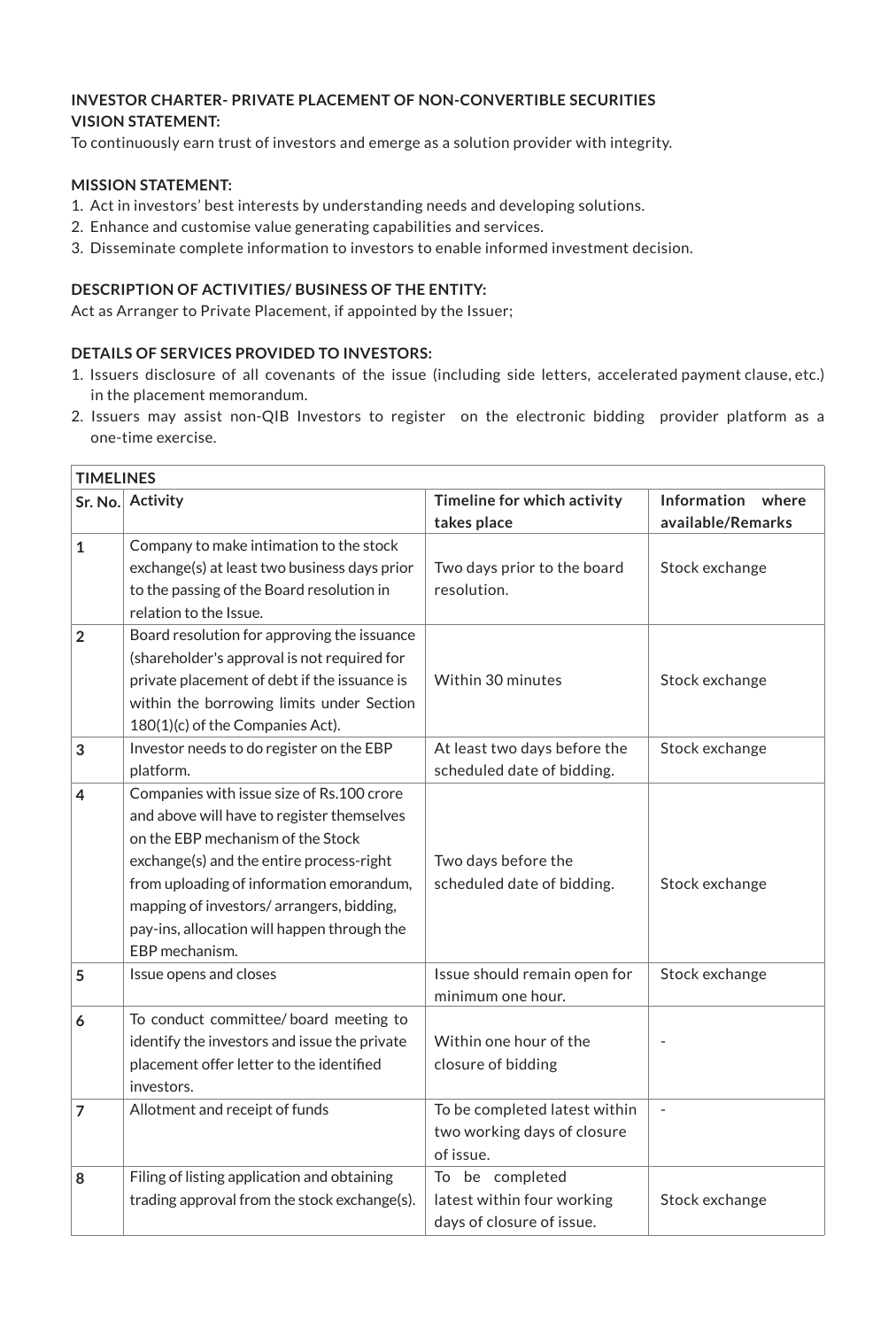## **RIGHTS OF INVESTORS:**

- 1. Receive clear, accurate and easy to understand, issue related documents in order to make a well informed investment decision.
- 2. Material modification in the structure of debt securities shall be made only after obtaining the consent of the requisite majority of investors.
- 3. Right to attend meetings as and when such meetings are called by the debenture trustees.
- 4. Right of free transferability, nomination subject to applicable laws and regulations.
- 5. Such other rights, as may be available to the holder of securities under the Companies Act, the SEBI Listing Regulations and the Articles of Association of the Company and other applicable laws.

## **DOs AN D DO N' Ts FOR THE INVESTORS:**

## **DOs:**

1. Check the eligibility to apply as per the terms of the placement memorandum and applicable laws, including

the Indian Contract Act, 1872.

- 2. The investor is advised to go through the information memorandum, its terms and conditions, all types of covenants, clauses pertaining to security, events of defaults, cross defaults, etc. thoroughly.
- 3. The applicants should submit the required KYC documents along with the application form.
- 4. All applications duly completed and accompanied with necessary documents are to be submitted to the Company.
- 5. The subscription amount shall be remitted by way of RTGS/ NEFT to the clearing corporation account of the exchange.
- 6. Abide by the terms and conditions of the investment and timelines involved in the issue process.
- 7. Ensure accurate update of demographic details with depositories including the address, name, investor status, bank account details, PAN, e-mails addresses, contact details, etc.
- 8. Ensure active demat/ broking account before investing as securities will be allotted in dematerialized form.
- 9. Issuer, debenture trustee and stock exchange(s) to disseminate all information and reports including compliance reports by placing them on their websites, in case of debt securities, as applicable under the NCS Regulations.
- 10. Debenture trustees to ensure independent assessment and diligence for the security offered for the proposed issue of debt securities.

# **DON'Ts:**

- 1. Do not pay the application amount in cash, by money order, postal order or by stock invest.
- 2. Do not submit application on plain paper or on incomplete or illegible application forms.
- 3. Do not apply if your demat account has been 'suspended for credit'.
- 4. Apart from the dos and don'ts mentioned herein above, investors are required to read the information memorandum and application form carefully.

#### **INVESTOR GRIEVANCE REDRESSAL MECHANISM AND HOW TO ACCESS IT**